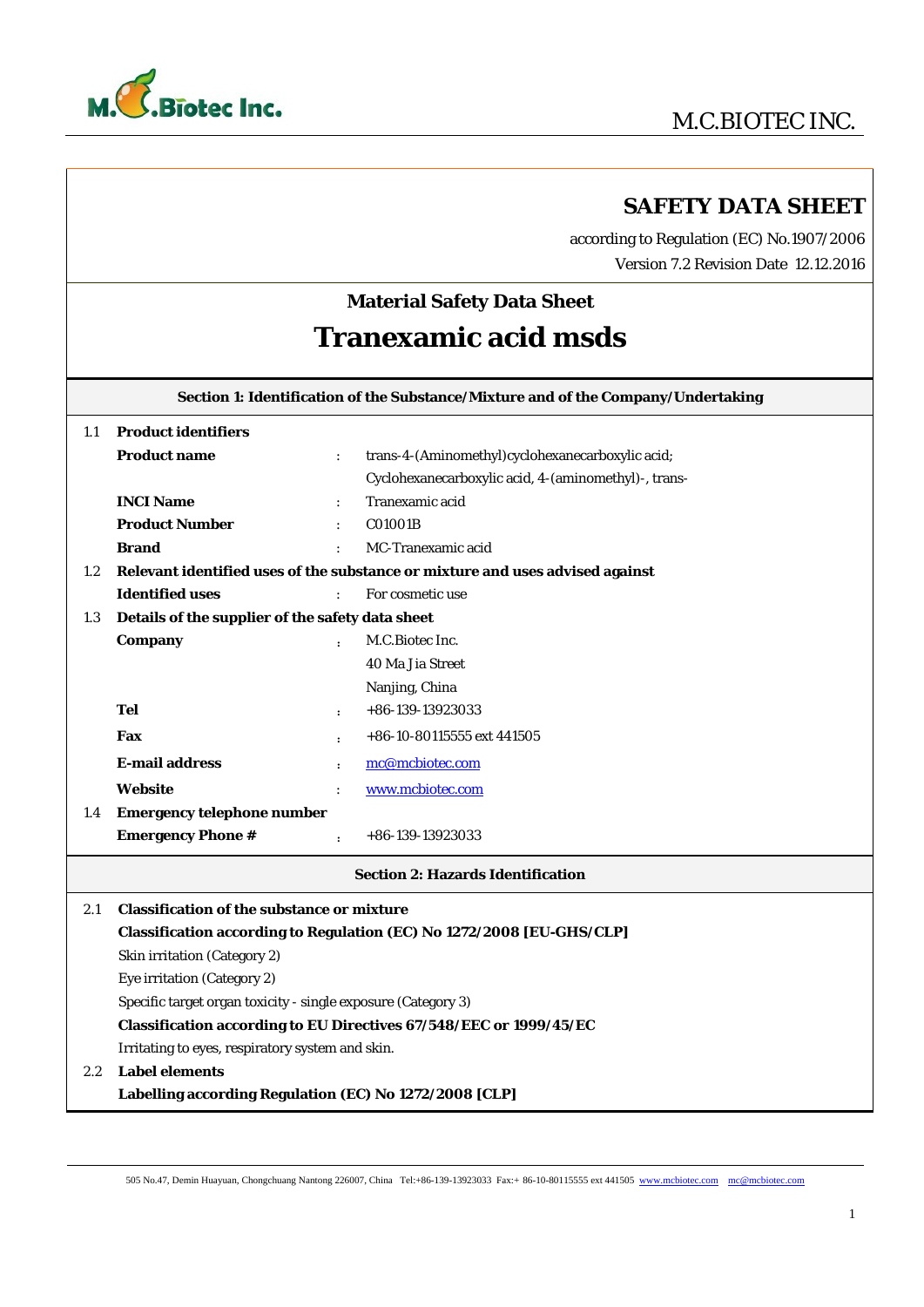

|                  | Pictogram                                                         |                                                                               |  |
|------------------|-------------------------------------------------------------------|-------------------------------------------------------------------------------|--|
|                  | Signal word                                                       | Warning                                                                       |  |
|                  | Hazard statement(s)                                               |                                                                               |  |
|                  | H315                                                              | Causes skin irritation.                                                       |  |
|                  | H319                                                              | Causes serious eye irritation.                                                |  |
|                  | H335                                                              | May cause respiratory irritation.                                             |  |
|                  | Precautionary statement(s)                                        |                                                                               |  |
|                  | P261                                                              | Avoid breathing dust/ fume/ gas/ mist/ vapours/ spray.                        |  |
|                  | $P305 + P351 + P338$                                              | IF IN EYES: Rinse cautiously with water for several minutes.                  |  |
|                  |                                                                   | Remove contact lenses, if present and easy to do. Continue                    |  |
|                  |                                                                   | rinsing.                                                                      |  |
|                  | <b>Supplemental Hazard</b>                                        | none                                                                          |  |
|                  | <b>Statements</b>                                                 |                                                                               |  |
|                  | Safety data sheet available on request.                           |                                                                               |  |
|                  |                                                                   | According to European Directive 67/548/EEC as amended.                        |  |
|                  | Hazard symbol(s)                                                  |                                                                               |  |
|                  | $R$ -phrase $(s)$                                                 |                                                                               |  |
|                  | R36/37/38                                                         | Irritating to eyes, respiratory system and skin.                              |  |
|                  | $S$ -phrase $(s)$                                                 |                                                                               |  |
|                  | S26                                                               | In case of contact with eyes, rinse immediately with plenty of                |  |
|                  |                                                                   | water and seek medical advice                                                 |  |
|                  | S36                                                               | Wear suitable protective clothing.                                            |  |
| 2.3              | <b>Other hazards - none</b>                                       |                                                                               |  |
|                  |                                                                   | <b>Section 3: Composition and Information on Ingredients</b>                  |  |
| 3.1              | <b>Substances</b>                                                 |                                                                               |  |
|                  | Synonyms                                                          | Tranexamic acid                                                               |  |
|                  | Formula                                                           | C8H15NO2                                                                      |  |
|                  | Molecular Weight                                                  | 157.21 g/mol<br>$\ddot{\cdot}$                                                |  |
| <b>Component</b> |                                                                   | <b>Concentration</b>                                                          |  |
|                  | <b>Tranexamic acid</b>                                            |                                                                               |  |
|                  | CAS No.                                                           | 1197-18-8<br>---                                                              |  |
|                  | EC-No.                                                            | 214-818-2                                                                     |  |
|                  |                                                                   | <b>Section 4: First Aid Measures</b>                                          |  |
| 4.1              | <b>Description of first aid measures</b><br><b>General advice</b> | Consult a physician. Show this safety data sheet to the doctor in attendance. |  |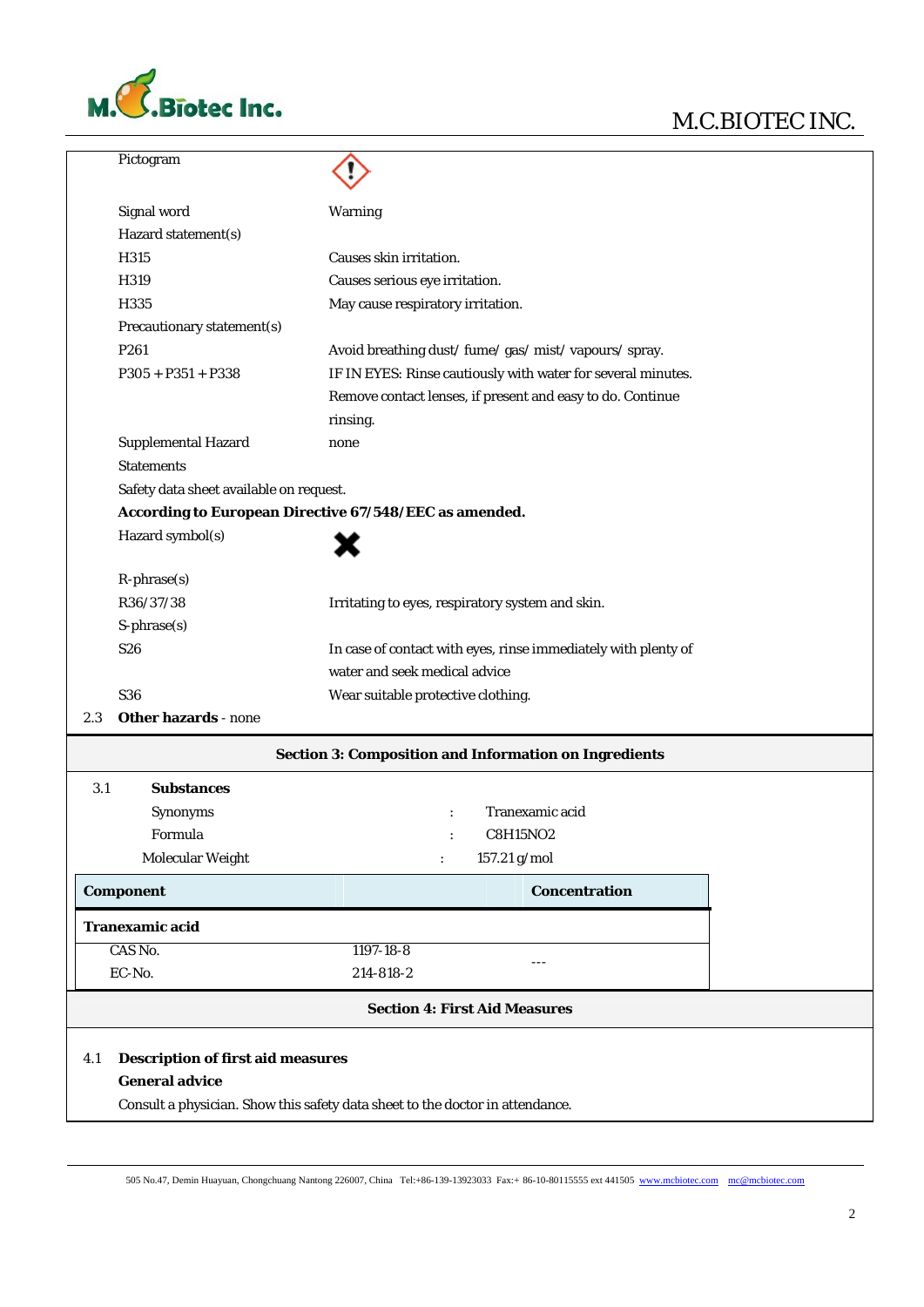

## M.C.BIOTEC INC.

|     | If inhaled                                                                                                                 |
|-----|----------------------------------------------------------------------------------------------------------------------------|
|     | If breathed in, move person into fresh air. If not breathing, give artificial respiration. Consult a physician.            |
|     | In case of skin contact                                                                                                    |
|     | Wash off with soap and plenty of water. Consult a physician.                                                               |
|     | In case of eye contact                                                                                                     |
|     | Rinse thoroughly with plenty of water for at least 15 minutes and consult a physician.                                     |
|     | If swallowed                                                                                                               |
|     | Never give anything by mouth to an unconscious person. Rinse mouth with water. Consult a physician.                        |
| 4.2 | Most important symptoms and effects, both acute and delayed                                                                |
|     | To the best of our knowledge, the chemical, physical, and toxicological properties have not been thoroughly investigated.  |
| 4.3 | Indication of any immediate medical attention and special treatment needed                                                 |
|     | no data available                                                                                                          |
|     | <b>Section 5: Fire Fighting Measures</b>                                                                                   |
| 5.1 | <b>Extinguishing media</b>                                                                                                 |
|     | Suitable extinguishing media                                                                                               |
|     | Use water spray, alcohol-resistant foam, dry chemical or carbon dioxide.                                                   |
| 5.2 | Special hazards arising from the substance or mixture                                                                      |
|     | Carbon oxides, nitrogen oxides (NOx)                                                                                       |
| 5.3 | <b>Advice for firefighters</b>                                                                                             |
|     | Wear self contained breathing apparatus for fire fighting if necessary.                                                    |
| 5.4 | <b>Further information</b>                                                                                                 |
|     | no data available                                                                                                          |
|     | <b>Section 6: Accidental Release Measures</b>                                                                              |
| 6.1 | Personal precautions, protective equipment and emergency procedures                                                        |
|     | Use personal protective equipment. Avoid dust formation. Avoid breathing vapors, mist or gas. Ensure adequate              |
|     | ventilation. Evacuate personnel to safe areas. Avoid breathing dust.                                                       |
| 6.2 | <b>Environmental precautions</b>                                                                                           |
|     | Do not let product enter drains.                                                                                           |
| 6.3 | Methods and materials for containment and cleaning up                                                                      |
|     | Pick up and arrange disposal without creating dust. Sweep up and shovel. Keep in suitable, closed containers for disposal. |
| 6.4 | <b>Reference to other sections</b>                                                                                         |
|     | For disposal see section 13.                                                                                               |
|     | <b>Section 7: Handling and Storage</b>                                                                                     |
| 7.1 | <b>Precautions for safe handling</b>                                                                                       |
|     | Avoid contact with skin and eyes. Avoid formation of dust and aerosols.                                                    |
|     | Provide appropriate exhaust ventilation at places where dust is formed.Normal measures for preventive fire protection.     |
| 7.2 | Conditions for safe storage, including any incompatibilities                                                               |
|     | Store in cool place. Keep container tightly closed in a dry and well-ventilated place.                                     |
| 7.3 | <b>Specific end uses</b>                                                                                                   |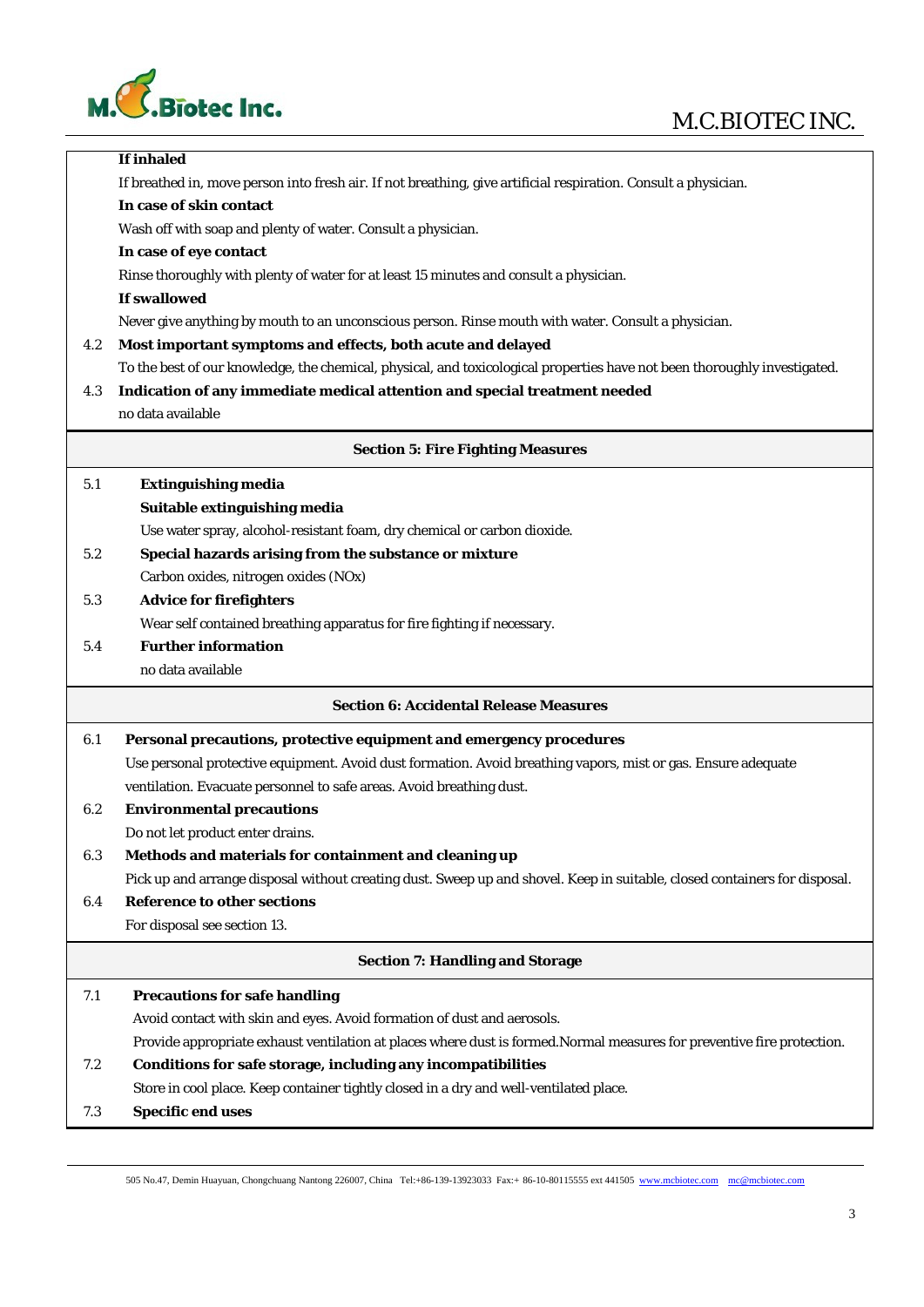



| no data available                                                                                                                                                                     |                                                                                                                           |                                                                                                                      |                                                                                                                        |  |  |  |  |
|---------------------------------------------------------------------------------------------------------------------------------------------------------------------------------------|---------------------------------------------------------------------------------------------------------------------------|----------------------------------------------------------------------------------------------------------------------|------------------------------------------------------------------------------------------------------------------------|--|--|--|--|
|                                                                                                                                                                                       |                                                                                                                           |                                                                                                                      | <b>Section 8: Exposure Controls/Personal Protection</b>                                                                |  |  |  |  |
| 8.1                                                                                                                                                                                   |                                                                                                                           | <b>Control parameters</b>                                                                                            |                                                                                                                        |  |  |  |  |
|                                                                                                                                                                                       |                                                                                                                           | <b>Components with workplace control parameters</b>                                                                  |                                                                                                                        |  |  |  |  |
|                                                                                                                                                                                       |                                                                                                                           | Contains no substances with occupational exposure limit values.                                                      |                                                                                                                        |  |  |  |  |
| 8.2                                                                                                                                                                                   | <b>Exposure controls</b>                                                                                                  |                                                                                                                      |                                                                                                                        |  |  |  |  |
|                                                                                                                                                                                       |                                                                                                                           | Appropriate engineering controls                                                                                     |                                                                                                                        |  |  |  |  |
|                                                                                                                                                                                       |                                                                                                                           |                                                                                                                      | Handle in accordance with good industrial hygiene and safety practice. Wash hands before breaks and at the end of      |  |  |  |  |
|                                                                                                                                                                                       | workday.<br>Personal protective equipment                                                                                 |                                                                                                                      |                                                                                                                        |  |  |  |  |
|                                                                                                                                                                                       |                                                                                                                           |                                                                                                                      |                                                                                                                        |  |  |  |  |
|                                                                                                                                                                                       |                                                                                                                           | Eye/face protection                                                                                                  |                                                                                                                        |  |  |  |  |
| Safety glasses with side-shields conforming to EN166 Use equipment for eye protection tested and approved under<br>appropriate government standards such as NIOSH (US) or EN 166(EU). |                                                                                                                           |                                                                                                                      |                                                                                                                        |  |  |  |  |
|                                                                                                                                                                                       |                                                                                                                           | <b>Skin protection</b>                                                                                               |                                                                                                                        |  |  |  |  |
|                                                                                                                                                                                       |                                                                                                                           |                                                                                                                      | Handle with gloves. Gloves must be inspected prior to use. Use proper glove removal technique (without touching        |  |  |  |  |
|                                                                                                                                                                                       |                                                                                                                           |                                                                                                                      | glove's outer surface) to avoid skin contact with this product. Dispose of contaminated gloves after use in accordance |  |  |  |  |
|                                                                                                                                                                                       |                                                                                                                           | with applicable laws and good laboratory practices.                                                                  |                                                                                                                        |  |  |  |  |
|                                                                                                                                                                                       |                                                                                                                           | Wash and dry hands.                                                                                                  |                                                                                                                        |  |  |  |  |
|                                                                                                                                                                                       |                                                                                                                           | The selected protective gloves have to satisfy the specifications of EU Directive 89/686/EEC and the standard EN 374 |                                                                                                                        |  |  |  |  |
|                                                                                                                                                                                       | derived from it.                                                                                                          |                                                                                                                      |                                                                                                                        |  |  |  |  |
|                                                                                                                                                                                       | <b>Body Protection</b>                                                                                                    |                                                                                                                      |                                                                                                                        |  |  |  |  |
|                                                                                                                                                                                       | impervious clothing, The type of protective equipment must be selected according to the                                   |                                                                                                                      |                                                                                                                        |  |  |  |  |
|                                                                                                                                                                                       | concentration and amount of the dangerous substance at the specific workplace.                                            |                                                                                                                      |                                                                                                                        |  |  |  |  |
|                                                                                                                                                                                       | <b>Respiratory protection</b>                                                                                             |                                                                                                                      |                                                                                                                        |  |  |  |  |
|                                                                                                                                                                                       | For nuisance exposures use type P95 (US) or type P1 (EU EN 143) particle respirator. For higher level protection use type |                                                                                                                      |                                                                                                                        |  |  |  |  |
|                                                                                                                                                                                       | OV/AG/P99 (US) or type ABEK-P2 (EU EN 143) respirator cartridges.                                                         |                                                                                                                      |                                                                                                                        |  |  |  |  |
| Use respirators and components tested and approved under appropriate government standards such as NIOSH (US) or<br>CEN (EU).                                                          |                                                                                                                           |                                                                                                                      |                                                                                                                        |  |  |  |  |
|                                                                                                                                                                                       |                                                                                                                           |                                                                                                                      |                                                                                                                        |  |  |  |  |
|                                                                                                                                                                                       |                                                                                                                           |                                                                                                                      | <b>Section 9: Physical and Chemical Properties</b>                                                                     |  |  |  |  |
| 9.1                                                                                                                                                                                   |                                                                                                                           | Information on basic physical and chemical properties                                                                |                                                                                                                        |  |  |  |  |
|                                                                                                                                                                                       | a)                                                                                                                        | Appearance                                                                                                           | Form: crystalline                                                                                                      |  |  |  |  |
|                                                                                                                                                                                       |                                                                                                                           |                                                                                                                      | Colour: beige                                                                                                          |  |  |  |  |
|                                                                                                                                                                                       | b)                                                                                                                        | Odour                                                                                                                | no data available                                                                                                      |  |  |  |  |
|                                                                                                                                                                                       | c)                                                                                                                        | <b>Odour Threshold</b>                                                                                               | no data available                                                                                                      |  |  |  |  |
|                                                                                                                                                                                       | d)                                                                                                                        | pH                                                                                                                   | no data available                                                                                                      |  |  |  |  |
|                                                                                                                                                                                       | e)                                                                                                                        | Melting point/freezing point                                                                                         | Melting point/range: $> 300$ °C - lit.                                                                                 |  |  |  |  |
|                                                                                                                                                                                       | f)                                                                                                                        | Initial boiling point and boiling range                                                                              | no data available                                                                                                      |  |  |  |  |
|                                                                                                                                                                                       | g)                                                                                                                        | Flash point                                                                                                          | no data available                                                                                                      |  |  |  |  |
|                                                                                                                                                                                       | h)                                                                                                                        | <b>Evaporation rate</b>                                                                                              | no data available                                                                                                      |  |  |  |  |
|                                                                                                                                                                                       | $\mathbf{i}$                                                                                                              | Flammability (solid, gas)                                                                                            | no data available                                                                                                      |  |  |  |  |

505 No.47, Demin Huayuan, Chongchuang Nantong 226007, China Tel:+86-139-13923033 Fax:+ 86-10-80115555 ext 441505 www.mcbiotec.com mc@mcbiotec.com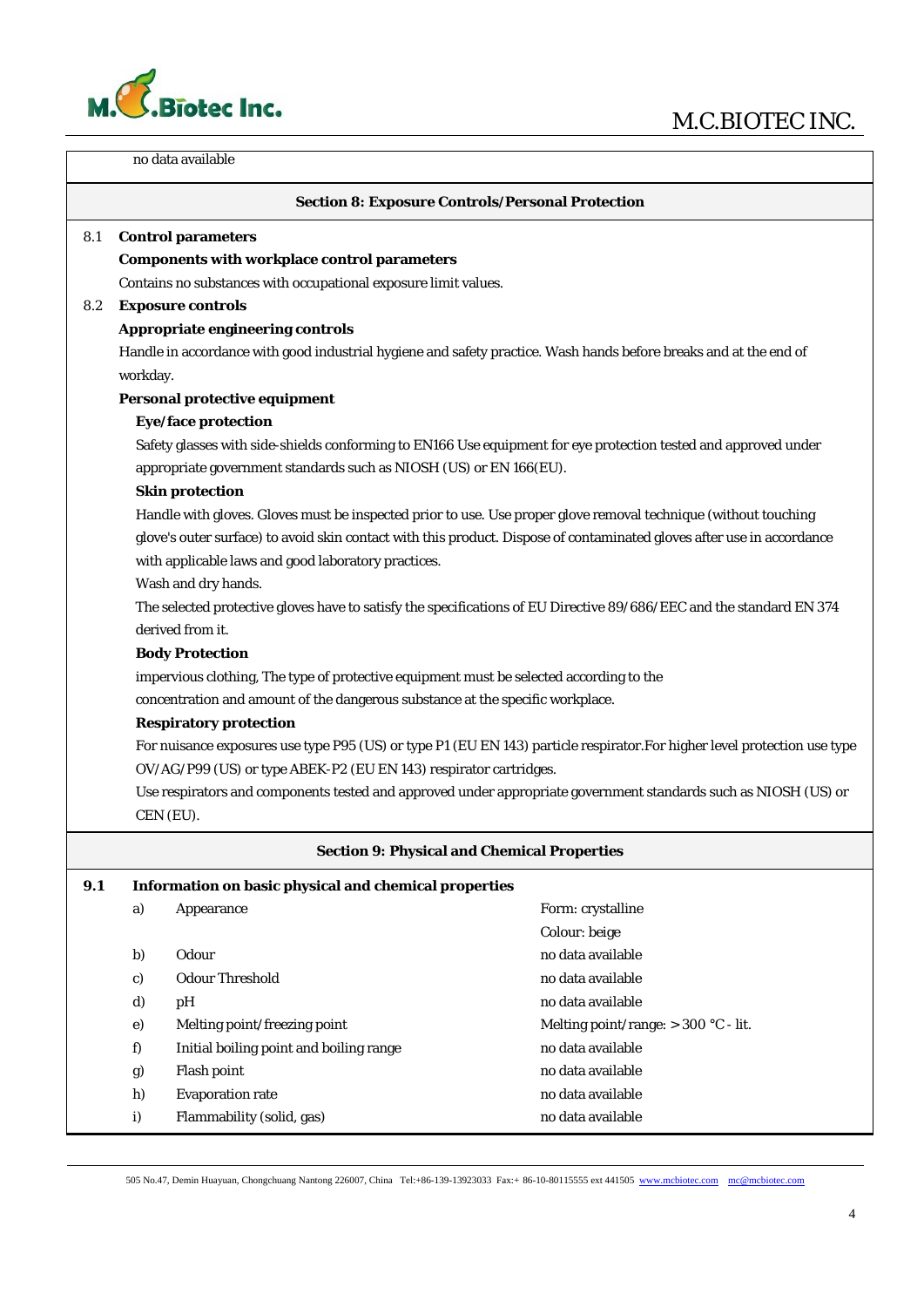



|      | $\overline{\mathbf{j}}$                          | <b>Upper/lower</b>                          | no data available                            |  |  |
|------|--------------------------------------------------|---------------------------------------------|----------------------------------------------|--|--|
|      |                                                  | flammability or                             |                                              |  |  |
|      |                                                  | explosive limits                            |                                              |  |  |
|      | $\bf k)$                                         | Vapour pressure                             | no data available                            |  |  |
|      | $\bf{l}$                                         | Vapour density                              | no data available                            |  |  |
|      | m)                                               | <b>Relative density</b>                     | no data available                            |  |  |
|      | n)                                               | Water solubility                            | soluble                                      |  |  |
|      | $\mathbf{0}$                                     | Partition coefficient: noctanol/water       | no data available                            |  |  |
|      | p)                                               | <b>Autoignition temperature</b>             | no data available                            |  |  |
|      |                                                  | Decomposition                               |                                              |  |  |
|      | q                                                | temperature                                 | no data available                            |  |  |
|      | r)                                               | Viscosity                                   | no data available                            |  |  |
|      | s)                                               | <b>Explosive properties</b>                 | no data available                            |  |  |
|      | t)                                               | <b>Oxidizing properties</b>                 | no data available                            |  |  |
| 9.2  |                                                  | <b>Other safety information</b>             |                                              |  |  |
|      |                                                  | no data available                           |                                              |  |  |
|      |                                                  |                                             |                                              |  |  |
|      |                                                  |                                             | <b>Section 10: Stability and Reactivity</b>  |  |  |
| 10.1 | <b>Reactivity</b>                                |                                             |                                              |  |  |
|      |                                                  | no data available                           |                                              |  |  |
| 10.2 | <b>Chemical stability</b>                        |                                             |                                              |  |  |
|      | no data available                                |                                             |                                              |  |  |
| 10.3 | <b>Possibility of hazardous reactions</b>        |                                             |                                              |  |  |
|      | no data available                                |                                             |                                              |  |  |
| 10.4 | <b>Conditions to avoid</b>                       |                                             |                                              |  |  |
|      | no data available                                |                                             |                                              |  |  |
| 10.5 | <b>Incompatible materials</b>                    |                                             |                                              |  |  |
|      | <b>Strong oxidizing agents</b>                   |                                             |                                              |  |  |
| 10.6 | <b>Hazardous decomposition products</b>          |                                             |                                              |  |  |
|      | Other decomposition products - no data available |                                             |                                              |  |  |
|      |                                                  |                                             | <b>Section 11: Toxicological Information</b> |  |  |
| 11.1 |                                                  | <b>Information on toxicological effects</b> |                                              |  |  |
|      |                                                  | <b>Acute oral toxicity</b>                  |                                              |  |  |
|      | LD50 Oral - mouse - > 10,000 mg/kg               |                                             |                                              |  |  |
|      | <b>Skin corrosion/irritation</b>                 |                                             |                                              |  |  |
|      | no data available                                |                                             |                                              |  |  |
|      |                                                  | Serious eye damage/eye irritation           |                                              |  |  |
|      |                                                  | no data available                           |                                              |  |  |
|      |                                                  | <b>Respiratory or skin sensitization</b>    |                                              |  |  |
|      | no data available                                |                                             |                                              |  |  |
|      | <b>Germ cell mutagenicity</b>                    |                                             |                                              |  |  |
|      |                                                  |                                             |                                              |  |  |

505 No.47, Demin Huayuan, Chongchuang Nantong 226007, China Tel:+86-139-13923033 Fax:+ 86-10-80115555 ext 441505 www.mcbiotec.com mc@mcbiotec.com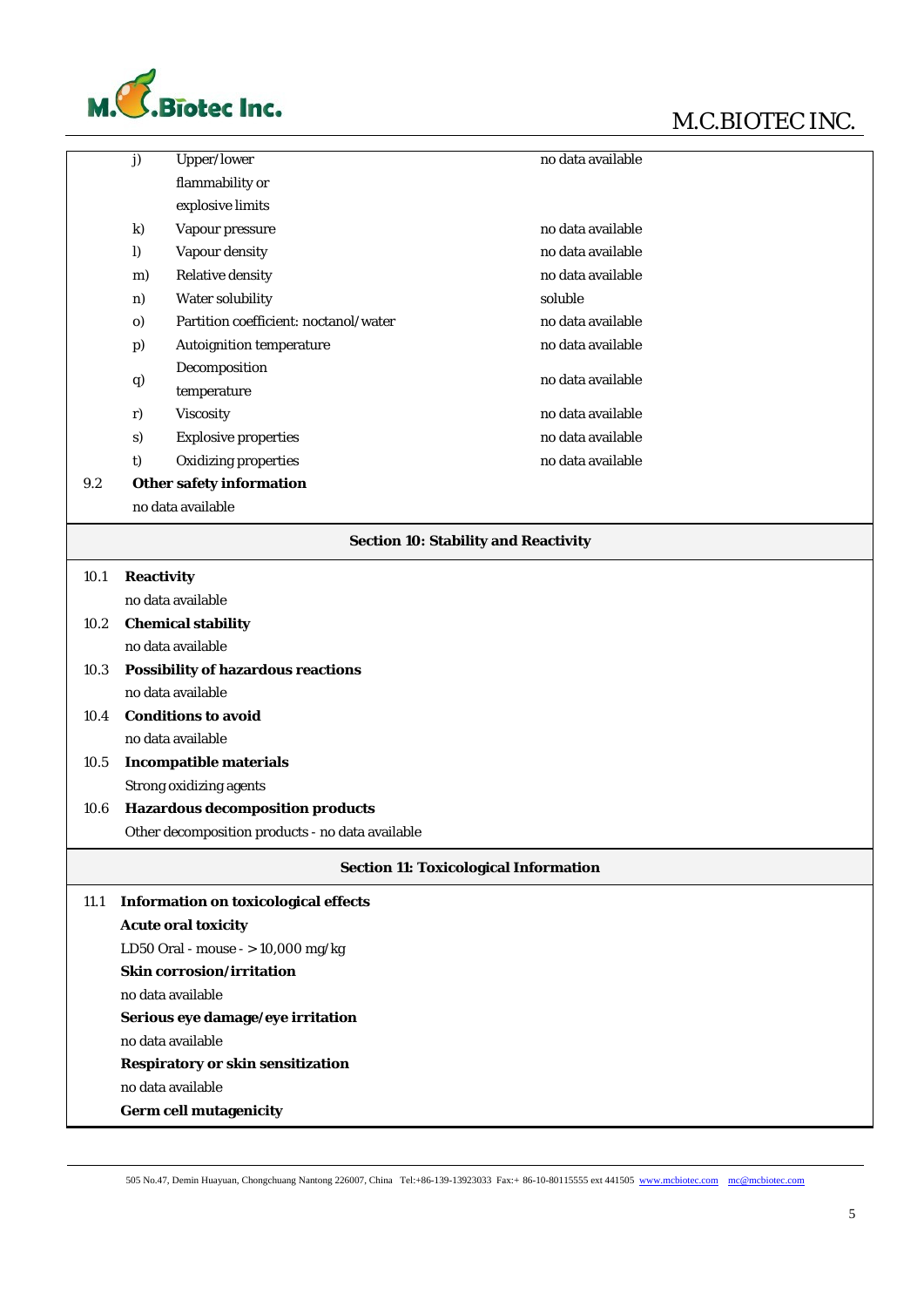## M.C.BIOTEC INC.



|      | no data available                                                                                                             |                                                |                                                                               |  |  |
|------|-------------------------------------------------------------------------------------------------------------------------------|------------------------------------------------|-------------------------------------------------------------------------------|--|--|
|      | <b>Carcinogenicity</b>                                                                                                        |                                                |                                                                               |  |  |
|      | <b>IARC</b><br>No component of this product present at levels greater than or equal to 0.1% is identified as                  |                                                |                                                                               |  |  |
|      | probable, possible or confirmed human carcinogen by IARC.                                                                     |                                                |                                                                               |  |  |
|      | <b>Reproductive toxicity</b>                                                                                                  |                                                |                                                                               |  |  |
|      |                                                                                                                               | Reproductive toxicity - rat - Oral             |                                                                               |  |  |
|      | Effects on Fertility: Female fertility index (e.g., # females pregnant per # sperm positive females; # females pregnant per # |                                                |                                                                               |  |  |
|      | females mated).                                                                                                               |                                                |                                                                               |  |  |
|      | Reproductive toxicity - mouse - Oral                                                                                          |                                                |                                                                               |  |  |
|      | Effects on Newborn: Weaning or lactation index (e.g., $#$ alive at weaning per $#$ alive at day 4).                           |                                                |                                                                               |  |  |
|      | Developmental Toxicity - rat - Oral                                                                                           |                                                |                                                                               |  |  |
|      |                                                                                                                               |                                                | Effects on Embryo or Fetus: Fetotoxicity (except death, e.g., stunted fetus). |  |  |
|      |                                                                                                                               |                                                | Specific target organ toxicity - single exposure                              |  |  |
|      |                                                                                                                               | Inhalation - May cause respiratory irritation. |                                                                               |  |  |
|      |                                                                                                                               |                                                | Specific target organ toxicity - repeated exposure                            |  |  |
|      | no data available                                                                                                             |                                                |                                                                               |  |  |
|      |                                                                                                                               | <b>Aspiration hazard</b>                       |                                                                               |  |  |
|      | no data available                                                                                                             |                                                |                                                                               |  |  |
|      |                                                                                                                               | <b>Potential health effects</b>                |                                                                               |  |  |
|      |                                                                                                                               | <b>Inhalation</b>                              | May be harmful if inhaled. Causes respiratory tract irritation.               |  |  |
|      |                                                                                                                               | <b>Ingestion</b>                               | May be harmful if swallowed.                                                  |  |  |
|      |                                                                                                                               | <b>Skin</b>                                    | May be harmful if absorbed through skin. Causes skin irritation.              |  |  |
|      |                                                                                                                               | <b>Eyes</b>                                    | May cause eye irritation.                                                     |  |  |
|      |                                                                                                                               | <b>Signs and Symptoms of Exposure</b>          |                                                                               |  |  |
|      | To the best of our knowledge, the chemical, physical, and toxicological properties have not been                              |                                                |                                                                               |  |  |
|      |                                                                                                                               | thoroughly investigated.                       |                                                                               |  |  |
|      |                                                                                                                               | <b>Additional Information</b>                  |                                                                               |  |  |
|      |                                                                                                                               | <b>RTECS: GU8400000</b>                        |                                                                               |  |  |
|      |                                                                                                                               |                                                | <b>Section 12: Ecological Information</b>                                     |  |  |
| 12.1 | <b>Toxicity</b>                                                                                                               |                                                |                                                                               |  |  |
|      | No data available                                                                                                             |                                                |                                                                               |  |  |
| 12.2 | <b>Persistence and degradability</b>                                                                                          |                                                |                                                                               |  |  |
|      | No data available                                                                                                             |                                                |                                                                               |  |  |
| 12.3 |                                                                                                                               | <b>Bioaccumulative potential</b>               |                                                                               |  |  |
|      | No data available                                                                                                             |                                                |                                                                               |  |  |
| 12.4 | <b>Mobility in soil</b>                                                                                                       |                                                |                                                                               |  |  |
|      | no data available                                                                                                             |                                                |                                                                               |  |  |
| 12.5 |                                                                                                                               | <b>Results of PBT and vPvB assessment</b>      |                                                                               |  |  |
|      | No data available                                                                                                             |                                                |                                                                               |  |  |
| 12.6 |                                                                                                                               | <b>Other adverse effects</b>                   |                                                                               |  |  |
|      | No data available                                                                                                             |                                                |                                                                               |  |  |